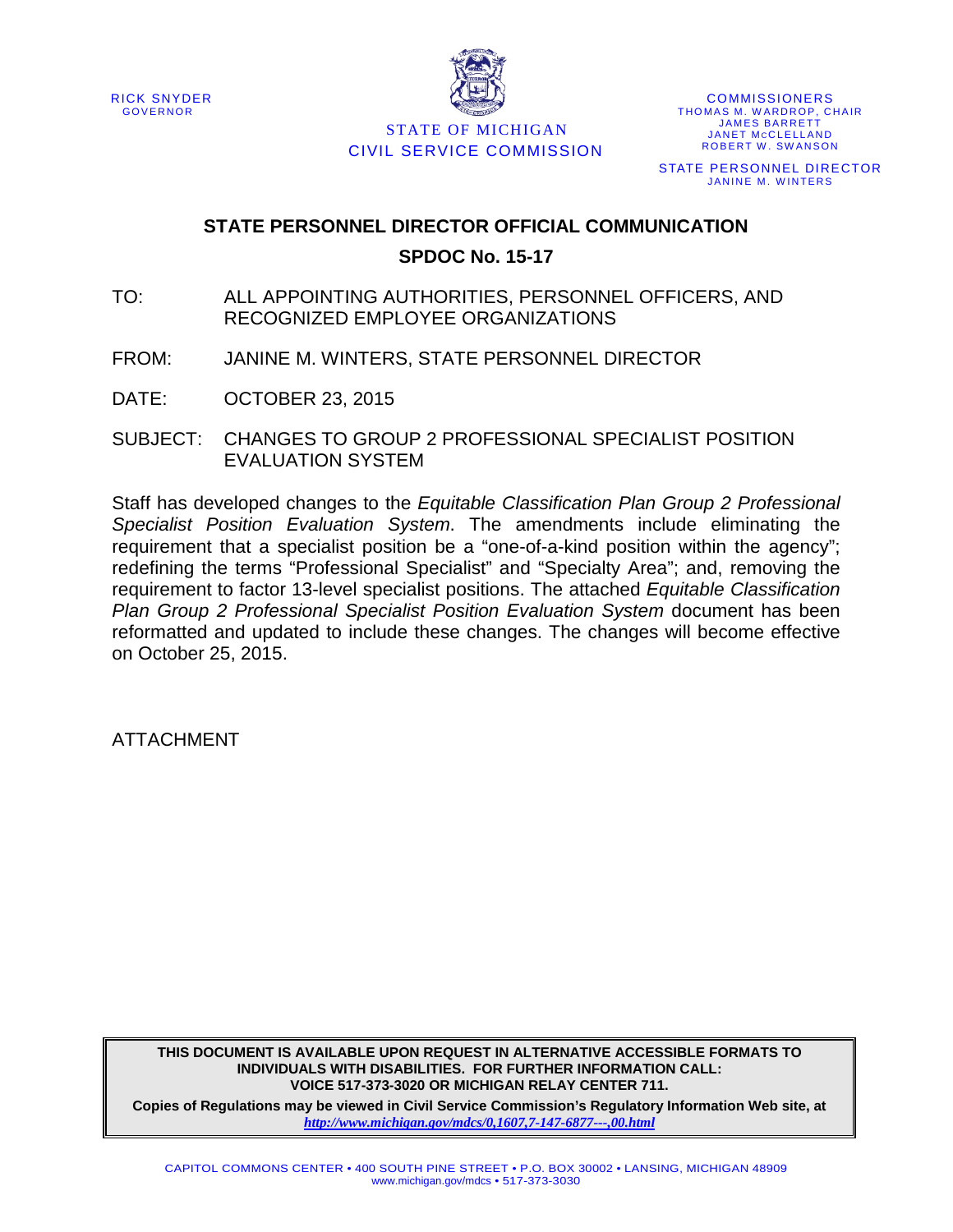# EQUITABLE CLASSIFICATION PLAN

GROUP 2

**PROFESSIONAL SPECIALIST EVALUATION SYSTEM GUIDE**

> *Michigan Civil Service Commission Revised October 25, 2015*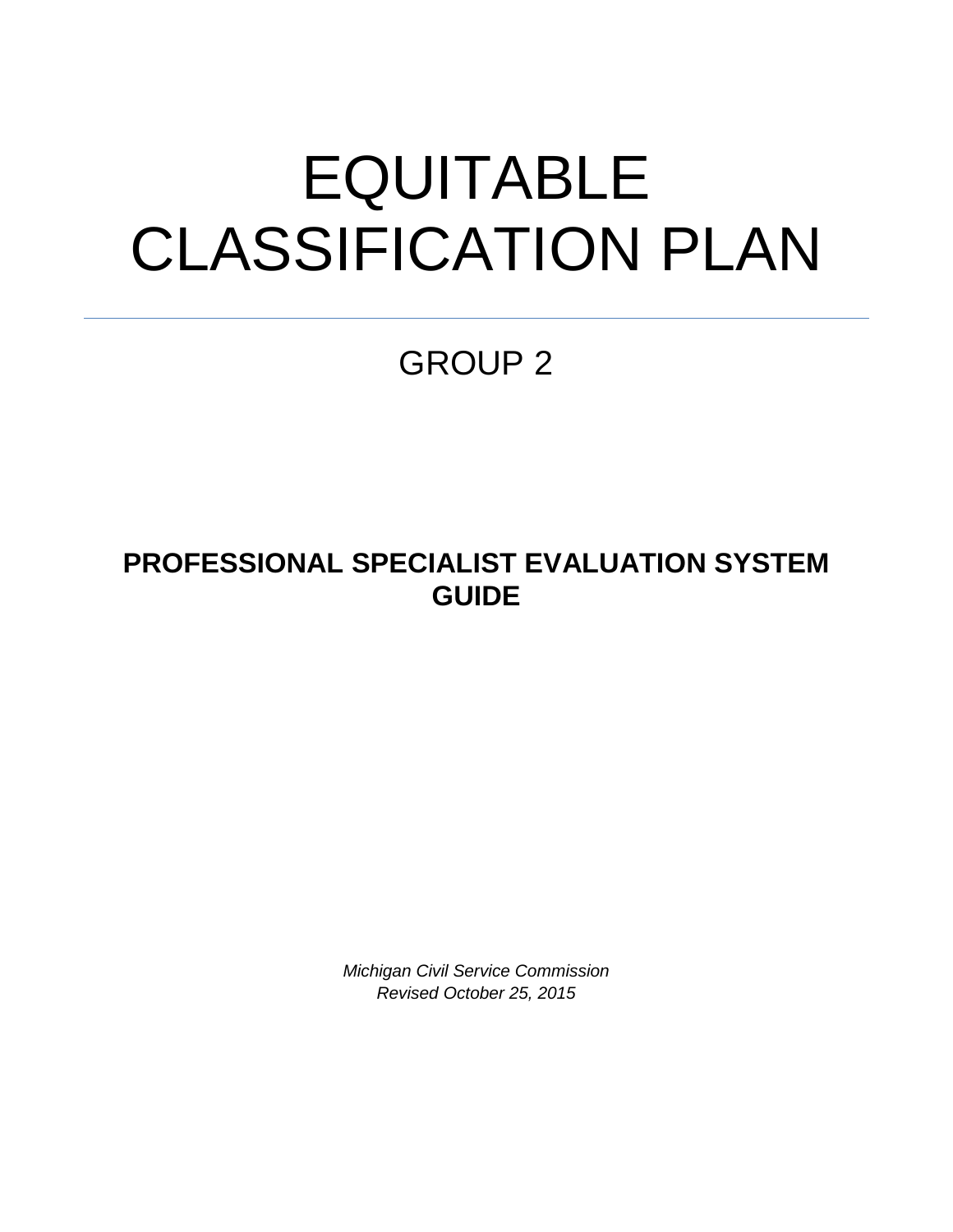#### **Introduction**

This guide assists with the evaluation of professional specialist positions at the 13, 14, and 15 levels. The predominant and essential function of a professional specialist is to serve as the agency's designated technical expert in a particular specialty area.

These positions (1) are designated as specialists by the appointing authority; (2) are accepted and classified by Civil Service; (3) require advanced knowledge in the field of work; (4) are responsible for highly complex assignments; (5) have a significant scope of responsibility; and (6) have job functions with considerable impact within the department. Use of a committee of experts within the agency to evaluate professional specialist positions is recommended.

### **Agency Designation of Specialist Position**

The Michigan Civil Service Commission cannot designate a position as a specialist, only the appointing authority can do so. Agency designation is the essential requirement of any specialist position. This requirement has been affirmed repeatedly by the Civil Service Commission (see, e.g., CSC 2001-001, affirmed by Ingham Co. Circuit Court, No. 01-93407-AA). Although agency designation does not guarantee approval of a specialist position, it is a prerequisite to Civil Service's review and potential approval.

Appointing authorities have the exclusive authority to (1) assign job duties and (2) designate a position as a specialist. Because departmental officials are in the best position to judge the relative worth, value, and significance of their program areas, significant weight is given to a department's recommendation to establish or reclassify a professional specialist position. Therefore, it is recommended that each agency establish an internal specialist review committee of experts knowledgeable about the mission, goals, and programs of the agency. This will ensure that positions are fairly and consistently rated using a comparative analysis to determine their relative value when compared to 12-level professional positions or other specialist positions within the organization.

While specialist positons are no longer required to be "one-of-a-kind" positions within the department or agency, specialists must still be recognized as the persons most knowledgeable about a particular professional area and as subject matter experts for a difficult, complex, or highly technical specialty area. The specialist assignments should comprise the preponderance (greatest percentage of time) of the position's ongoing activities.

When considering establishing or reclassifying a specialist position, the committee or appointing authority should consider a number of variables, such as the following:

1. level of financial responsibility;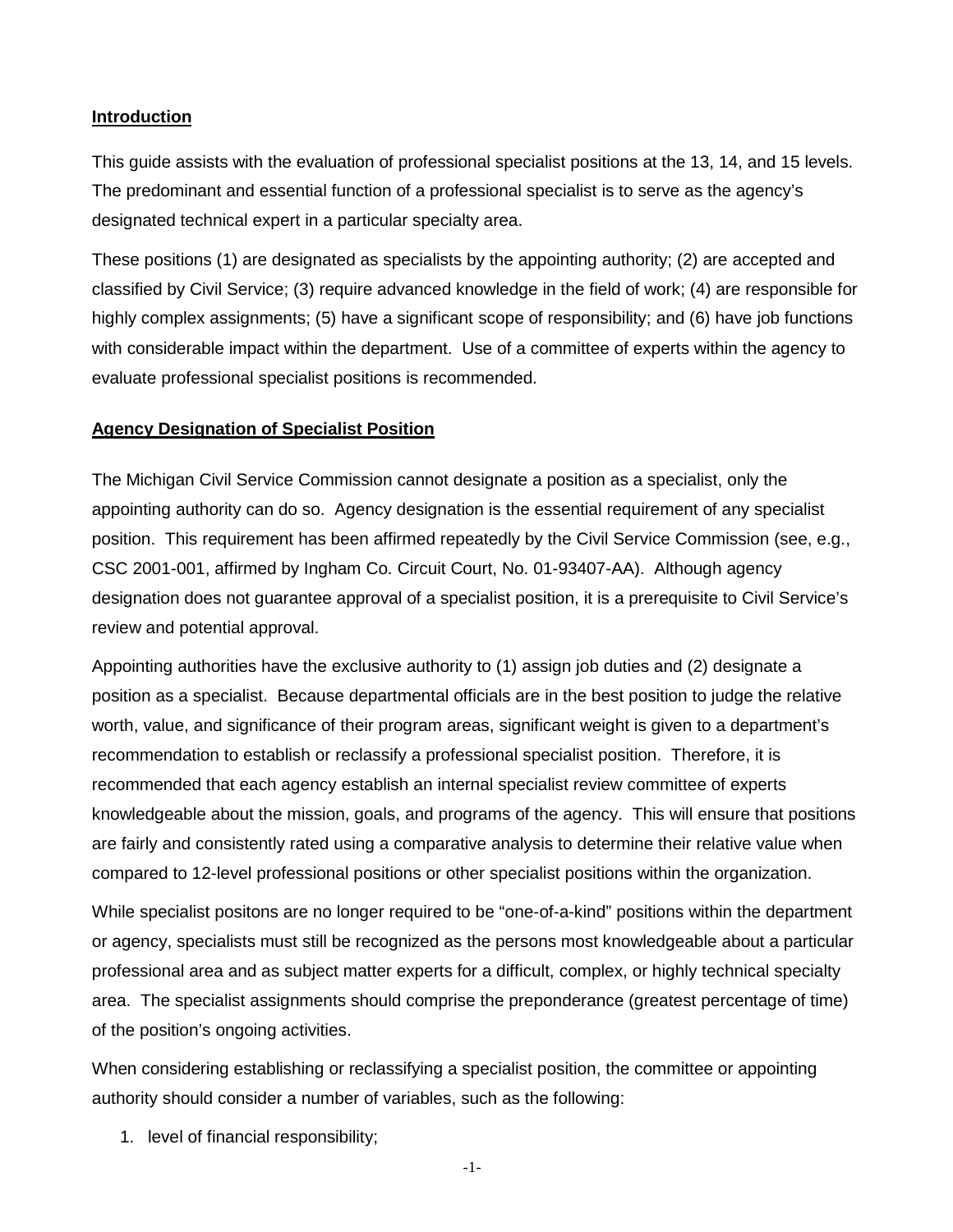- 2. financial, material, or environmental impact;
- 3. impact on the population;
- 4. consequences of error;
- 5. complexity of scientific or other research necessary to perform the job;
- 6. size of the specialty area;
- 7. impact on other operations within the department or other organizational entities;
- 8. impact on the agency's mission and policies;
- 9. the relative stability of the specialty area;
- 10. the technical difficulty of the work being performed; and
- 11. the scope of the specialty.

Specialists must be designated as such by the appointing authority; it is not a responsibility one assumes.

#### **Organizational Structure**

Level allocation of professional specialist positions will consider the organizational placement and reporting relationship of a position. Specialist positions cannot be classified at a level equal to or higher than that of a properly classified supervisor in the immediate chain of command. (See Glossary: Structural Consideration).

#### **Specialist Definitions**

Professional Specialist: Positions that are designated by the appointing authority and accepted by Civil Service staff as requiring advanced knowledge in the field of work and (1) are responsible for highly complex assignments, (2) have significant scope of responsibility, and (3) have considerable impact within the department.

Specialty Area: Functions administered by an agency to provide a product or service to the agency's constituency. Specialty areas must be of significant breadth, depth, complexity, and importance to the agency. Such positions are typically responsible for providing expert advice in the area of specialty to department management, outside entities, or the public; directing and conducting highly complex studies and analyses without technical direction; and developing and monitoring procedures, guidelines, and policies that are the foundation of the program or specialty area.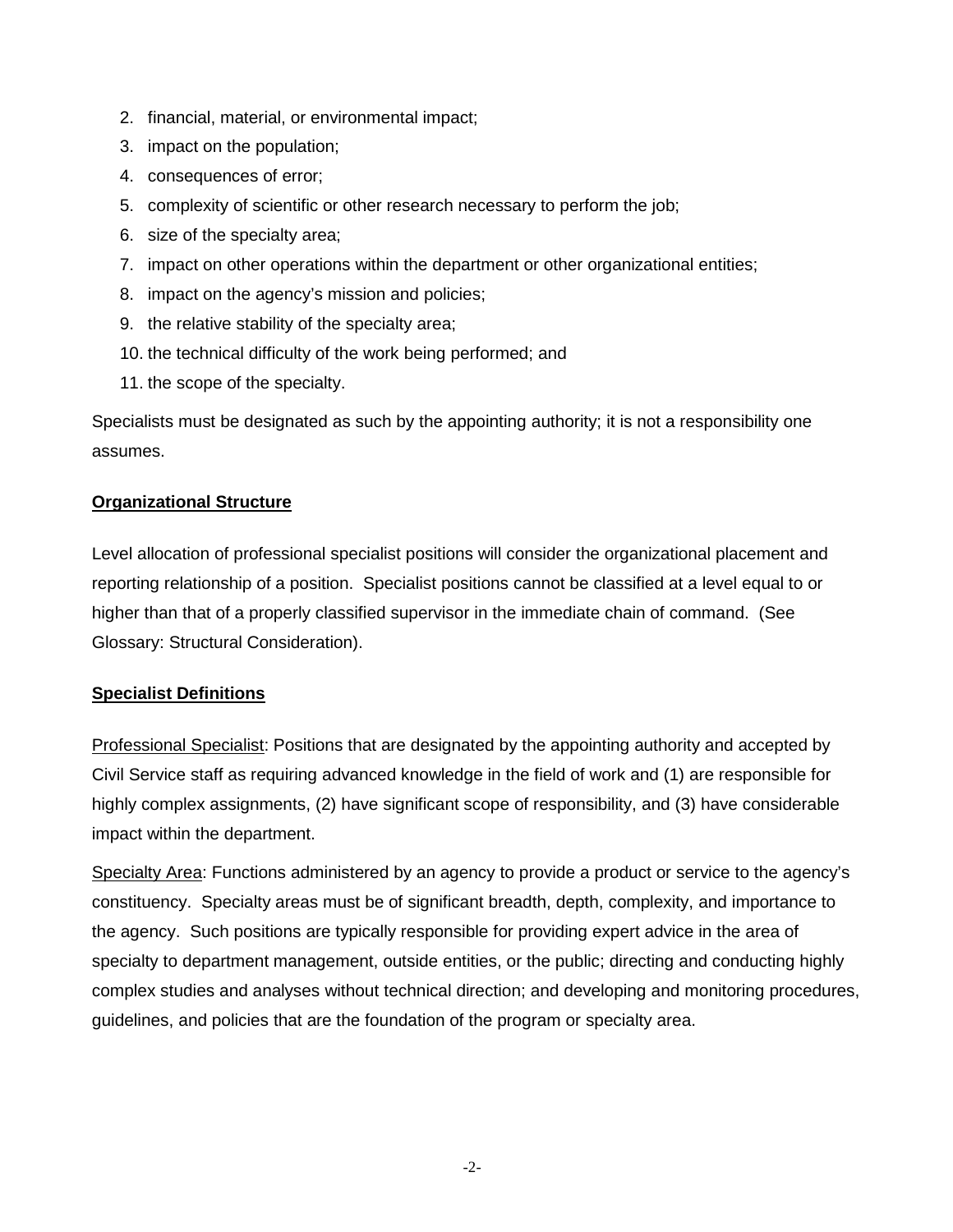#### **13-Level Specialist Positions**

The 13-level specialist differs from the 12 or P11-level professional positions in that the scope, depth, breadth, and responsibility for assignments are of greater significance, sensitivity, and importance to the department or agency. Specialist 13-level positions are no longer rated (factored) on the Professional Specialist Position Evaluation System. Rather, appointing authority designation as a specialist and Civil Service acceptance as such determines allocation of the specialist position at the 13-level.

To determine if a position merits designation as a 13-level specialist, the committee or appointing authority will consider and identify how the position differs from the 12 or P11-level positions in the organization and how it compares to other specialist positions classified at the same or higher levels. The specialist position should be clearly distinguishable from other professional levels and categories such as the experienced level, recognized resource, or any other non-specialist, advanced level concepts.

The appointing authority may consider creating a standard, similar to a senior standard, outlining the critical difference in the depth, breadth, and scope of the assignments between the 12 and the specialist 13-level. The standard can be specific to a specialist classification located in a division, bureau, or administration or can be broadly used within the agency or department for all specialist classifications. Any standard created must be reviewed and approved by Civil Service before use by the department or agency.

An example of a specialist standard approved by Civil Service is a standard developed by the Michigan Department of Transportation for positions in the Transportation Engineering Licensed Specialist (TELS) classification. The TELS standard identifies how the levels vary in decision-making authority, project management, scope of impact, technical expertise, and customer diversity.

After identifying and analyzing all relevant variables, the appointing authority prepares a written recommendation to Civil Service requesting establishment of or reclassification to a 13 level specialist position.

The written recommendation from the Appointing Authority must include:

- $\checkmark$  Agency designation of the position as a specialist
- $\checkmark$  Identification of the specialty function
- $\checkmark$  A thorough description of the specialty area of responsibility
- $\checkmark$  A comparative analysis of how this position differs from 12-level positions within the division in terms of the scope, depth, breadth, and importance to the department or agency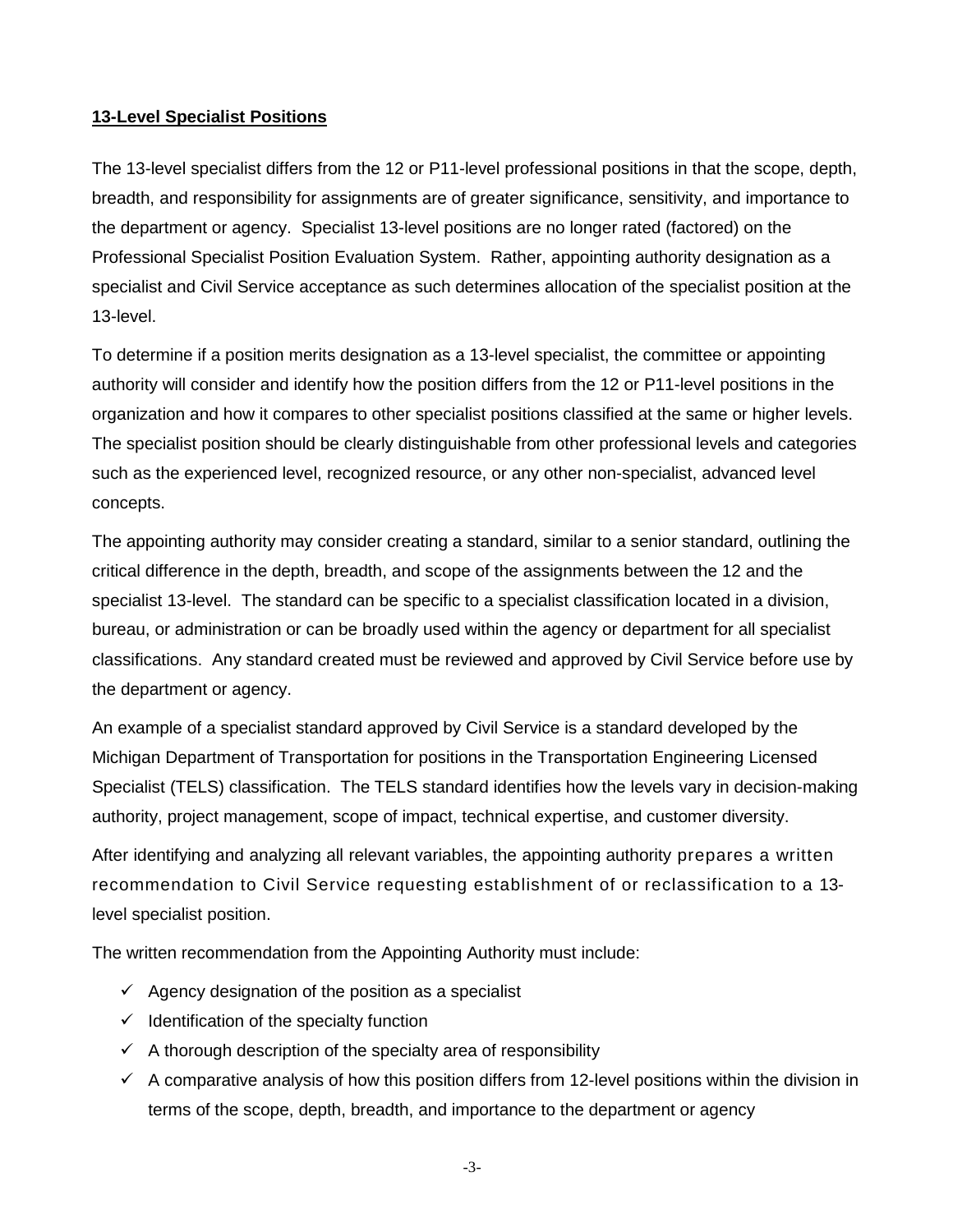- $\checkmark$  A description of how the position has grown and changed since the position was last reviewed, if reclassification is sought
- $\checkmark$  Identification of any other positions assigned the same specialty function

#### **14 and 15-Level Specialist Positions**

If the committee or appointing authority believes that the complexity, scope, and impact of the designated specialist position exceeds the 13-level, it must then rate the position using the three factors defined in the Professional Specialist Position Evaluation System to determine the appropriate level of the specialty function.

#### **PROFESSIONAL SPECIALIST POSITION EVALUATION SYSTEM:**

- I. Job Complexity
- II. Specialty Scope
- III. Impact

#### FACTOR I: JOB COMPLEXITY

This factor measures the guidelines, objectives, and direction the position has available to it, and the range of complexity and job variables associated with the work.

#### **Guidelines, Objectives, and Direction:**

If the position has established guidelines that are fairly well defined (e.g., policies, procedures, reference materials), etc., it will typically receive Element 1. This is the standard rating for most specialist positions. Positions of this type are usually housed within a division or section and receive direction from a manager or division administrator. Positions of this type are usually responsible for relatively well-defined, developed, and stable programs or specialty areas.

If the position must develop and maintain the guidelines, departmental policies, procedures, and other related documents of a program or specialty area, in accordance with general or broader operational (nonspecific) policy guidance provided by an executive official (bureau director or higher), it should be rated Element 2.

While the position's reporting relationship influences its factor assignment, it does not result in an automatic assignment of either Element 1 or 2. Some positions housed in divisions may develop and implement programs that are highly complex in nature and are created in accordance with broad policy directives issued by executive officials. A position may have frequent contact with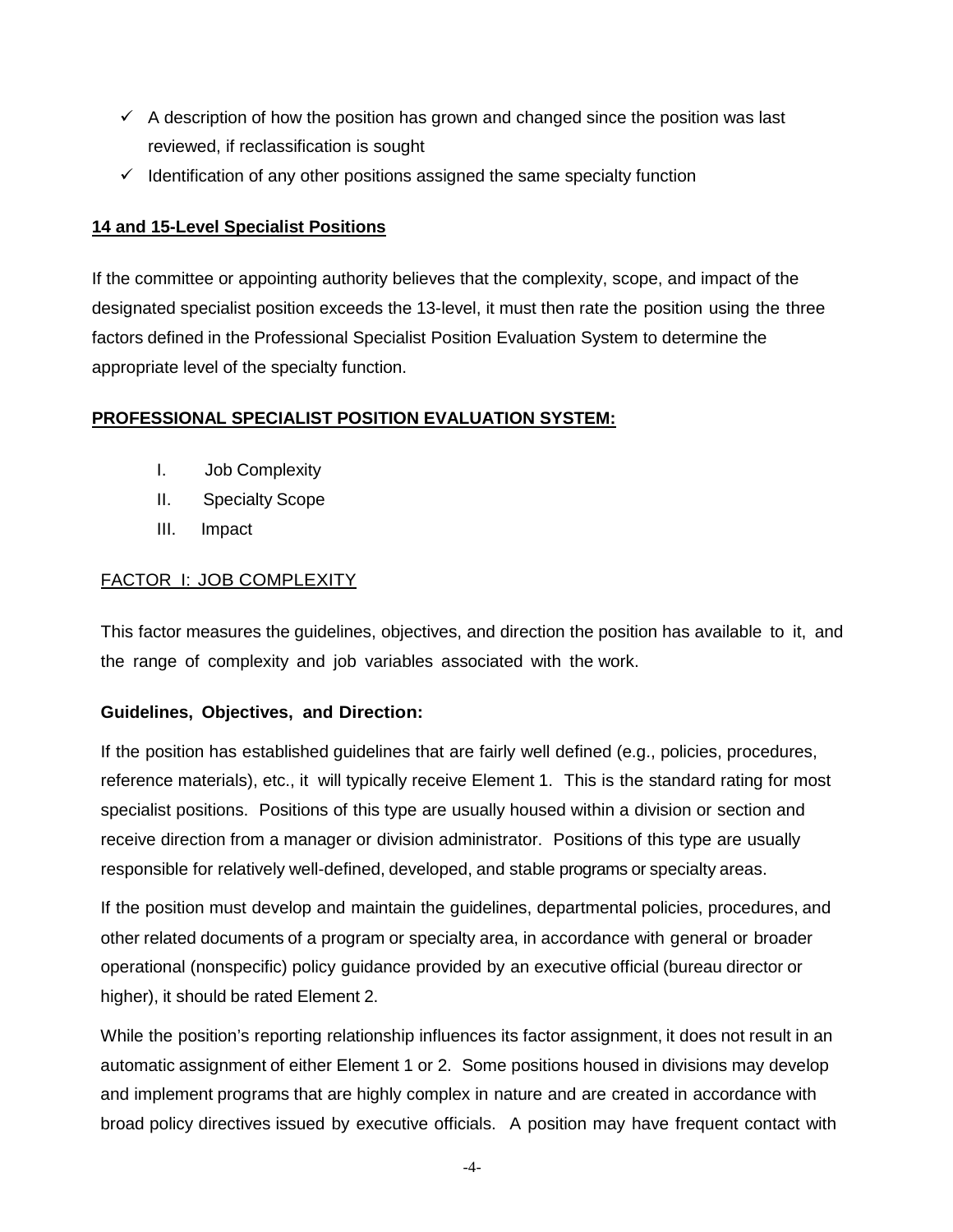executive staff or a "dotted line" reporting relationship to the executive official. Under these circumstances, a position may receive Element 2. Conversely, some positions reporting to executive officials have specific and well-defined program criteria and guidelines and therefore should be assigned Element 1.

#### **Range of Complexity and Job Variables**:

The complexity of the work and the number of variables or subject areas are evaluated using comparative analysis of the relative technical difficulty of the subject matter associated with the position's assignment and the relative diversity of tasks associated with the work. This can be rated by comparing the duties to those of other specialist positions within the respective professional discipline or to those of other professional disciplines used by the department. For example, a departmental specialist that has responsibility for developing a program for a division would not normally have the same level of complexity or number of variables as a position that has responsibility for developing a program that crosses multiple or all departmental lines and areas. In this situation, the rating of the job complexity and number of variables for the division specialist would receive a rating of either Element A or B, depending on the department's relative analysis of the difficulty of the division's program areas. (The majority of specialties are rated Element B.) A position responsible for development of a highly complex departmental program would typically be rated Element C.

#### FACTOR II: SPECIALTY SCOPE

This factor rates the extent of the specialist's responsibility for the completed work product, the diversity of program areas, the size and complexity of the program or service being provided, and the position's interaction with other specialty areas.

#### **Specialist Management Responsibility**:

Within the specialist management responsibility considerations, if a position serves as a technical consultant to others by advising on the proper methods used to accomplish the program objectives, then it is typically rated Element 3.

If a position not only provides consultation on the specialty area, but has the authority to countermand the decisions of others to ensure that program standards and goals are maintained, then it may be appropriate to assign an element rating of 4. The assignment of Element 4 implies that the position is assigned responsibility for ensuring that proper methods, procedures, or processes are being used by others *and* has direct responsibility for the completed product. Element 4 is rarely used as most specialist positions provide recommendations that a manager or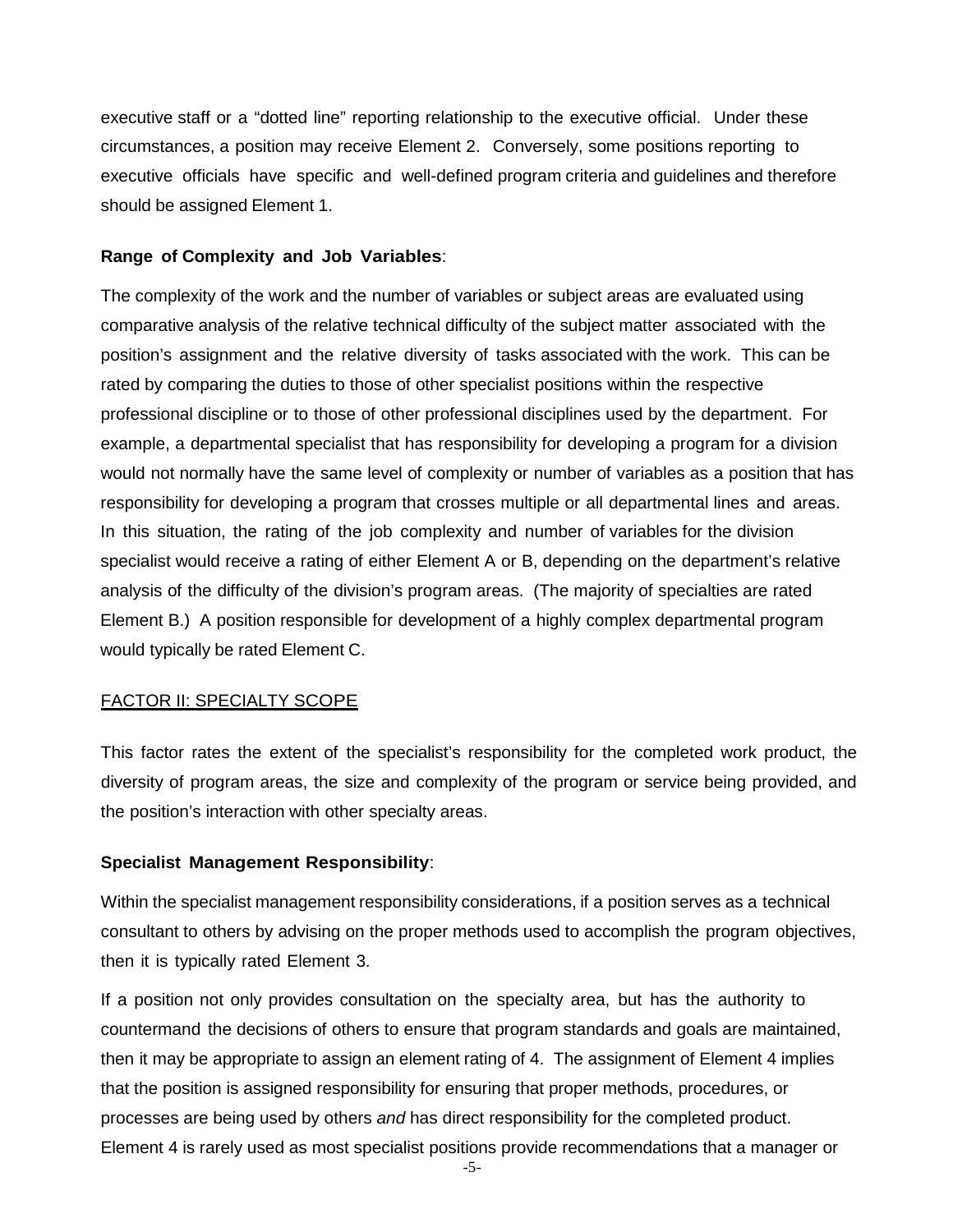administrator can overrule.

#### **Specialty Areas**:

Within specialty scope considerations, the relative size and scope of the program or specialty area is best determined by making objective comparisons with other specialty areas. If the program or specialty area has relatively few subject areas and has limited interaction with other program areas, it should be rated Element D. If it involves several subject areas and interacts with other program areas, it should be rated Element E. If it has diverse subjects that require complex interaction with multiple program areas, it should be rated Element F. The distinction between, few, several, and diverse subject areas of responsibility is department-specific. The agency committee or designee should establish and consistently apply department specific criteria for this purpose. For example, if a labor relations specialist has responsibility for collective bargaining agreement issues involving several contracts, it should be rated Element E. But, if it has responsibility for all collective bargaining agreements, it would be rated element F because of the diversity in the contracts and the complex interaction involved in negotiating and interpreting them.

#### FACTOR III: IMPACT

#### **Type of Impact:**

This factor measures the type of impact a position has and its relationship (predominant effect of impact) to the mission of the department. If the decisions made by the specialist to accomplish the objectives of the specialty area are of normal magnitude, it should be rated Element 5. If the decisions made by the specialist have unusually critical or significant impact on the department (e.g., result in policy changes or have legal ramifications), it should be rated Element 6.

#### **Predominant Effect of Impact:**

The organizational placement of the position should be considered in determining its relative impact on the department's mission and relative value to the department, but similar to the other variables, it should not be used as an absolute overriding consideration. If the work assignments and decisions made only affect divisional program areas, it should be rated Element G. If the decisions made directly impact the program responsibilities of the bureau in which the position is housed, it should be rated Element H. If the position makes decisions and has the authority to take actions that directly and significantly affect the overall mission of the department and its policies, it should be rated Element I. For example, some specialists housed in divisions may make decisions that have significant impact on the department's primary mission and should also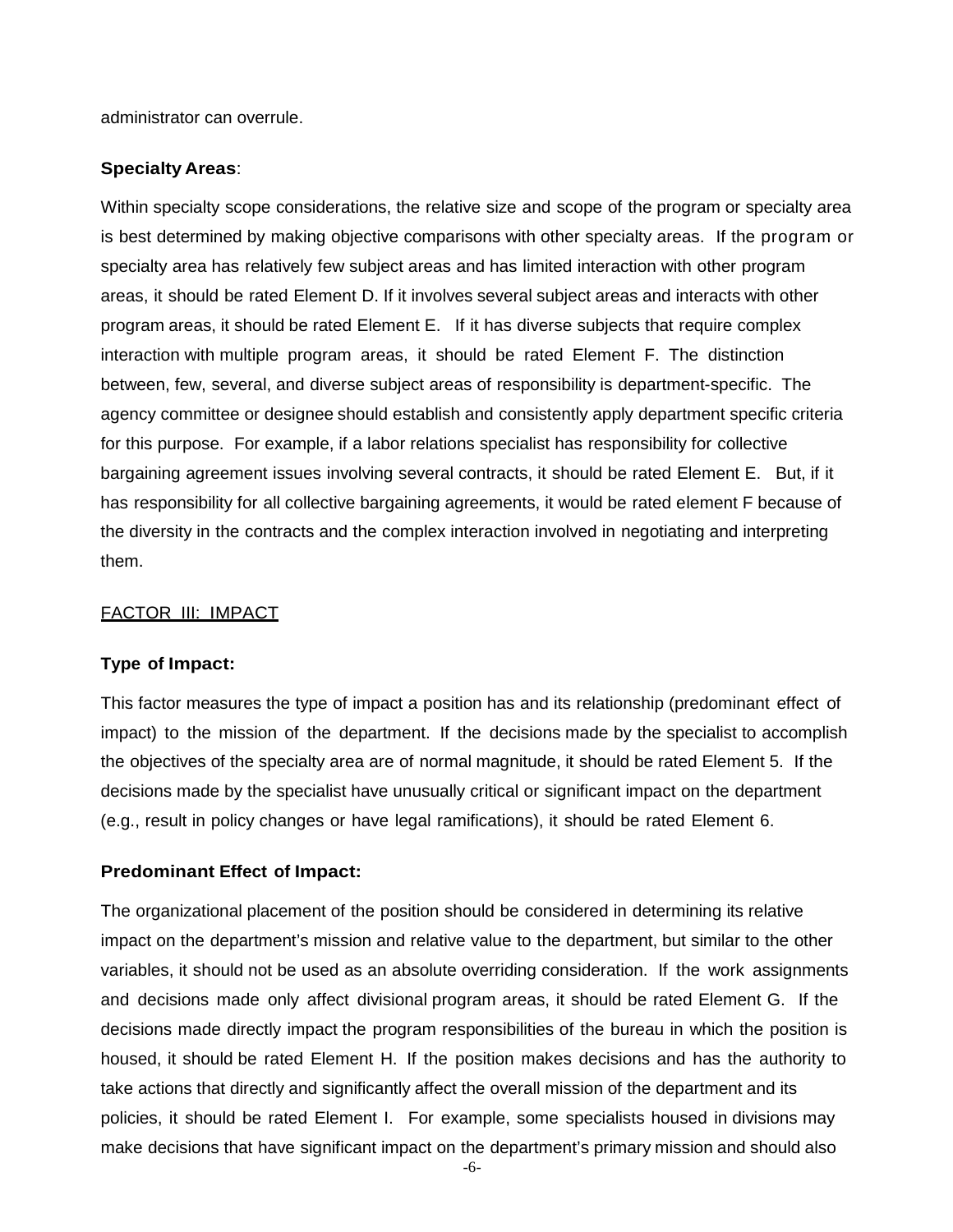be rated Element I, while other specialists that report to bureau directors may only impact the bureau's program areas and should be rated Element H.

After deciding on factor ratings, the appointing authority prepares a written recommendation to Civil Service requesting establishment of or reclassification to a 14-or 15-level specialist position. The written recommendation must include:

- $\checkmark$  Agency designation of the position as a specialist
- $\checkmark$  Identification of the specialty function
- $\checkmark$  A thorough description of the specialty area of responsibility
- $\checkmark$  A comparative analysis of how this position differs from 13-level positions within the division, bureau, department or how it compares to other 14-level positions if the request is for the 15 level.
- $\checkmark$  A description of how the position has grown and changed since the position was last reviewed, if reclassification is sought.
- $\checkmark$  Identification of any other positions assigned the same specialty function
- $\checkmark$  Identification of the PSPES factor ratings and a discussion of how the position meets each element within the factors
- $\checkmark$  If an employee occupying a position already designated as a specialist files for a position review (4-2), the agency is required to factor the position and to include rationale supporting each factor in their response to the request.